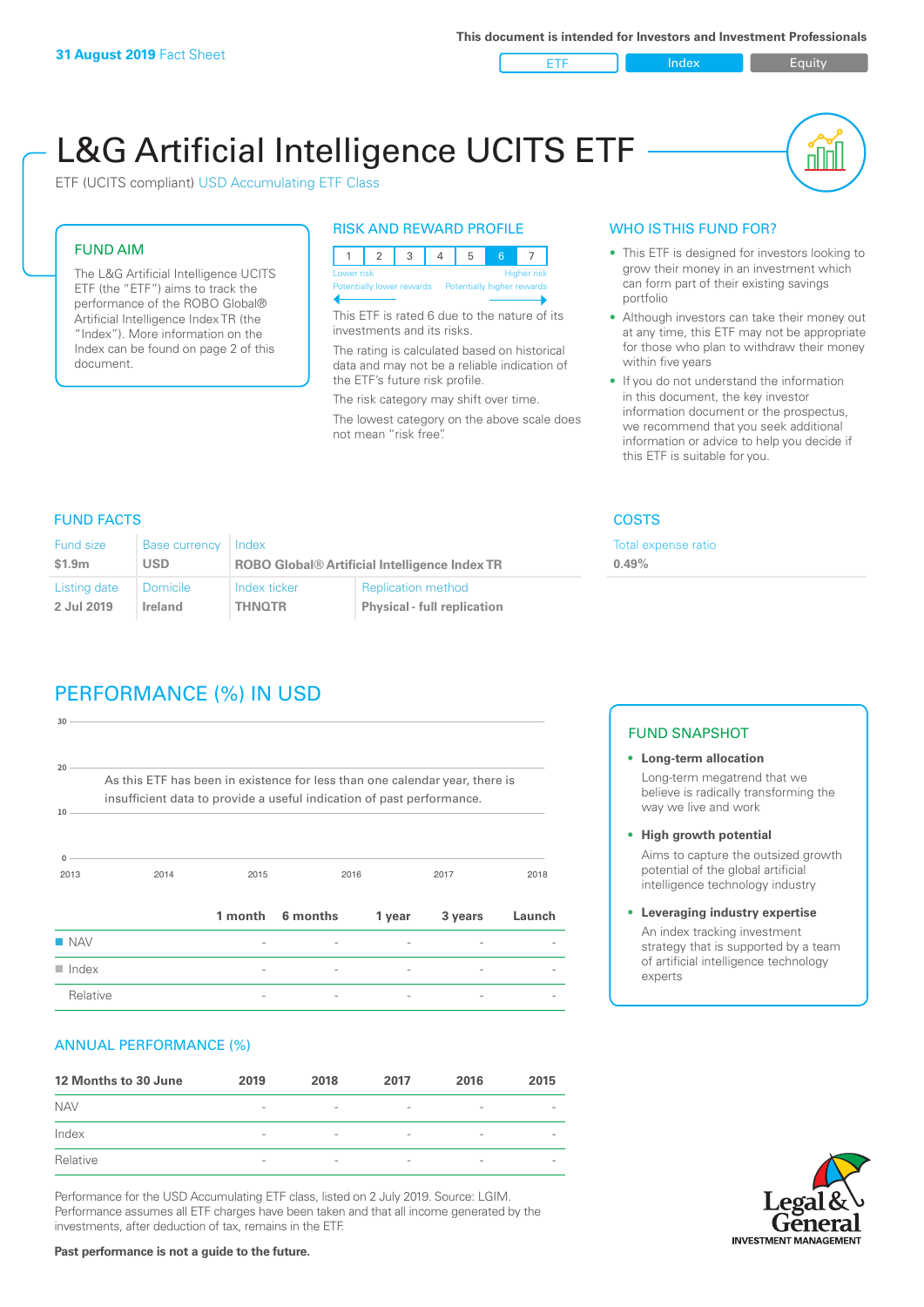# L&G Artificial Intelligence UCITS ETF

 $20.8$ 

ETF (UCITS compliant) USD Accumulating ETF Class

### INDEX BREAKDOWN

The breakdowns below relate to the Index. The ETF's portfolio may deviate from the below. All data source LGIM unless otherwise stated. Totals may not sum to 100% due to rounding.

| SECTOR (%)                                      |
|-------------------------------------------------|
| ■ Business Process<br><b>Big Data/Analytics</b> |

| ■ Big Data/Analytics      | 13.2 |
|---------------------------|------|
| ■ Semiconductor           | 12.7 |
| Network & Security        | 11.0 |
| $\blacksquare$ Ecommerce  | 10.5 |
| Cognitive Computing       | 8.4  |
| Consumer                  | 7.5  |
| Cloud Providers           | 7.2  |
| $\blacksquare$ Healthcare | 4.1  |
| $\Box$ Other              | 46   |
|                           |      |



| ■ USD              | 86.6 |
|--------------------|------|
| EUR                | 4.2  |
| ■ TWD              | 2.5  |
| $\blacksquare$ GBP | 1.9  |
| $H$ HKD            | 1.8  |
| $\blacksquare$ AUD | 1.4  |
| $\blacksquare$ JPY | 1.2  |
| $\blacksquare$ CNY | 0.5  |
|                    |      |
|                    |      |

■ Top 10 constituents 21.4% Rest of Index 78.6% No. of constituents in Index 69

#### TOP 10 CONSTITUENTS (%)

| Salesforce.com  | 3.5 |
|-----------------|-----|
| Alteryx         | 27  |
| HubSpot         | 20  |
| <b>FICO</b>     | 2.0 |
| Alphabet A      | 2 O |
| Microsoft       | 1.9 |
| Nvidia          | 1.9 |
| <b>IBM</b>      | 1.8 |
| <b>ASML</b>     | 1.8 |
| Varonis Systems | 1.8 |
|                 |     |

#### INDEX DESCRIPTION

The Index aims to track the performance of a basket of companies that have a distinct portion of their business and revenue derived from the field of Artificial Intelligence, and the potential to grow within this space through innovation and/or market adoption of their products and/or services.

The index is comprised of companies which are publicly traded on various stock exchanges around the world that are exposed to the "Artificial Intelligence" theme as defined by ROBO Global®. ROBO Global® created and maintains a unique database of companies across the globe that have a portion of their business and revenue associated with Artificial Intelligence and enabling technologies. The ROBO Global® Industry Classification currently identifies 11 subsectors of the Artificial Intelligence theme that present a suitable level of product and technology maturity to carry high growth and returns potential.

A company is only eligible for inclusion in the Index if it is of a sufficient size (determined by reference to the total market value of its shares) and it is sufficiently "liquid" ( a measure of how actively its shares are traded on a daily basis). Within the Index, companies are weighted according a modified AI-factor weighting scheme. The Index is rebalanced quarterly in March, June, September and December.

#### INVESTMENT MANAGER

GO ETF Solutions LLP is the investment manager for each of the exchange traded funds (ETFs) issued by Legal & General UCITS ETF Plc and is responsible for the day-to-day investment management decisions for this ETF. The team is highly experienced with respect to all aspects relating to the management of an ETF portfolio, including collateral management, OTC swap trading, adherence to UCITS regulations and counterparty exposure and monitoring.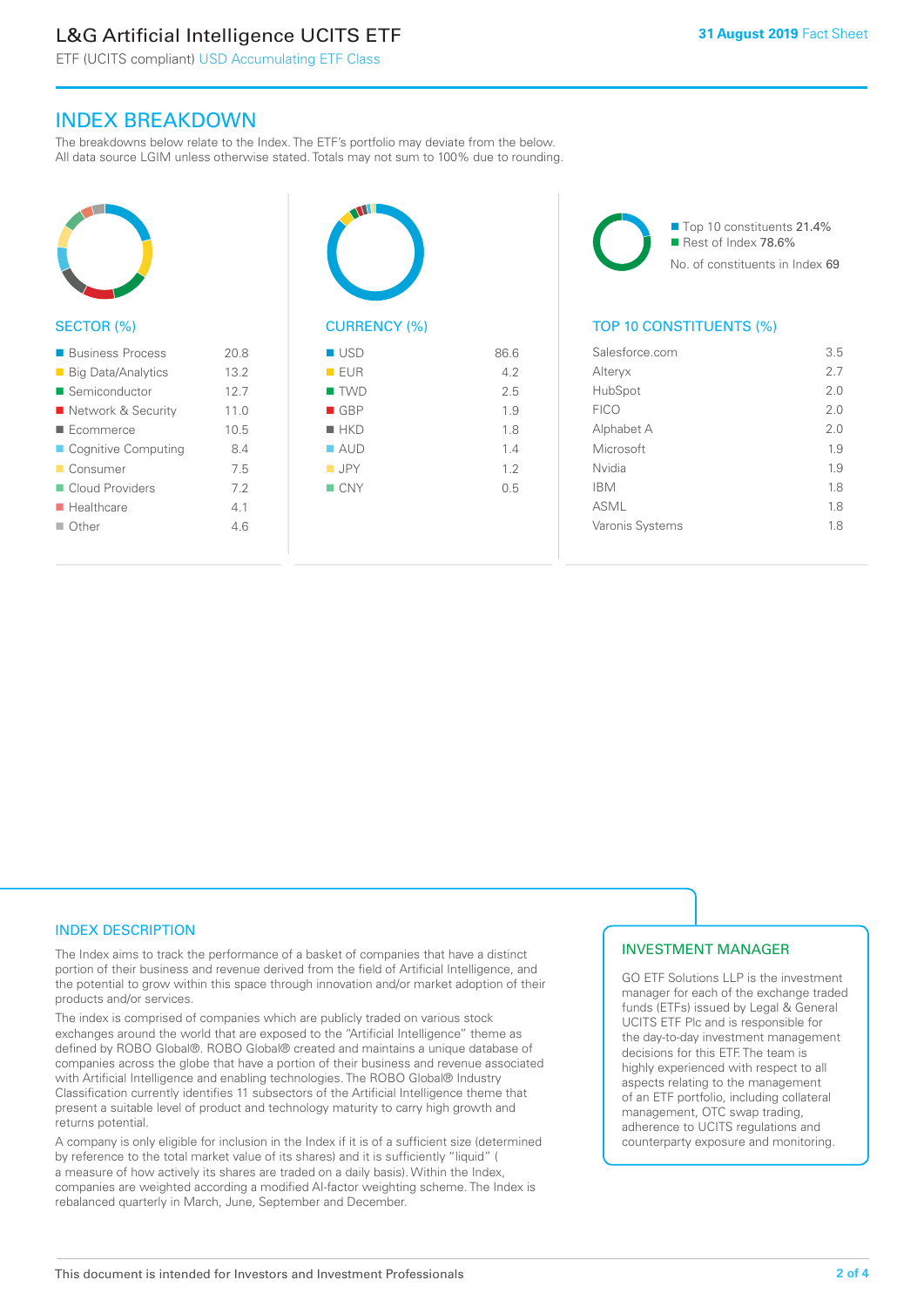# L&G Artificial Intelligence UCITS ETF

ETF (UCITS compliant) USD Accumulating ETF Class

#### KEY RISKS

- The value of an investment and any income taken from it is not guaranteed and can go down as well as up. You may not get back the amount you originally invested.
- As the Index includes small and medium-sized publicly traded companies, the Fund is subject to the risk that such companies may be more vulnerable to adverse business or economic events and greater and more unpredictable price changes than larger companies or the stock market as a whole.
- The Fund is subject to the risks associated with technology-focused companies that are particularly vulnerable to rapid developments in technology (which may leave their products out-of-date), government regulation and competition from domestic and foreign competitors who may have lower production costs. Such companies may also have difficulties establishing and maintaining patents, copyrights, trademarks and trade secrets relating to their products which could negatively affect their value.
- Third party service providers (such as counterparties entering into FDIs with the Fund or the Company's depositary) may go bankrupt and fail to pay money due to the Fund or return property belonging to the Fund.
- If the Index provider stops calculating the Index or if the Fund's license to track the Index is terminated, the Fund may have to be closed.
- It may not always be possible to buy and sell Shares on a stock exchange or at prices closely reflecting the NAV.

For more information, please refer to the key investor information document on our website M

#### TRADING INFORMATION

| Exchange                  | <b>Currency ISIN</b> |                           | <b>SEDOL</b> | Ticker Bloomberg |
|---------------------------|----------------------|---------------------------|--------------|------------------|
| London Stock Exchange GBP |                      | IE00BK5BCD43 BKF39F1 AIAG |              | AIAG I N         |
| London Stock Exchange USD |                      | IE00BK5BCD43 BKF34R8 AIAI |              | AIAI I N         |

The currency shown is the trading currency of the listing.



#### SPOTLIGHT ON LEGAL & GENERAL INVESTMENT MANAGEMENT

We are one of Europe's largest asset managers and a major global investor, with assets under management of £1,134.5 billion (as at 30 June 2019). We work with a wide range of global clients, including pension schemes, sovereign wealth funds, fund distributors and retail investors.

The AUM disclosed aggregates the assets managed by LGIM in the UK, LGIMA in the US and LGIM Asia in Hong Kong. The AUM includes the value of securities and derivatives positions.

#### COUNTRY REGISTRATION



#### AVAILABILITY

| ISA eligible                    | Yes |
|---------------------------------|-----|
| SIPP eligible                   | Yes |
| <b>UK Fund Reporting Status</b> | Yes |

#### TO FIND OUT MORE

Visit **lgimetf.com**



Call **0345 070 8684**



Lines are open Monday to Friday 8.30am to 6.00pm. We may record and monitor calls. Call charges will vary.